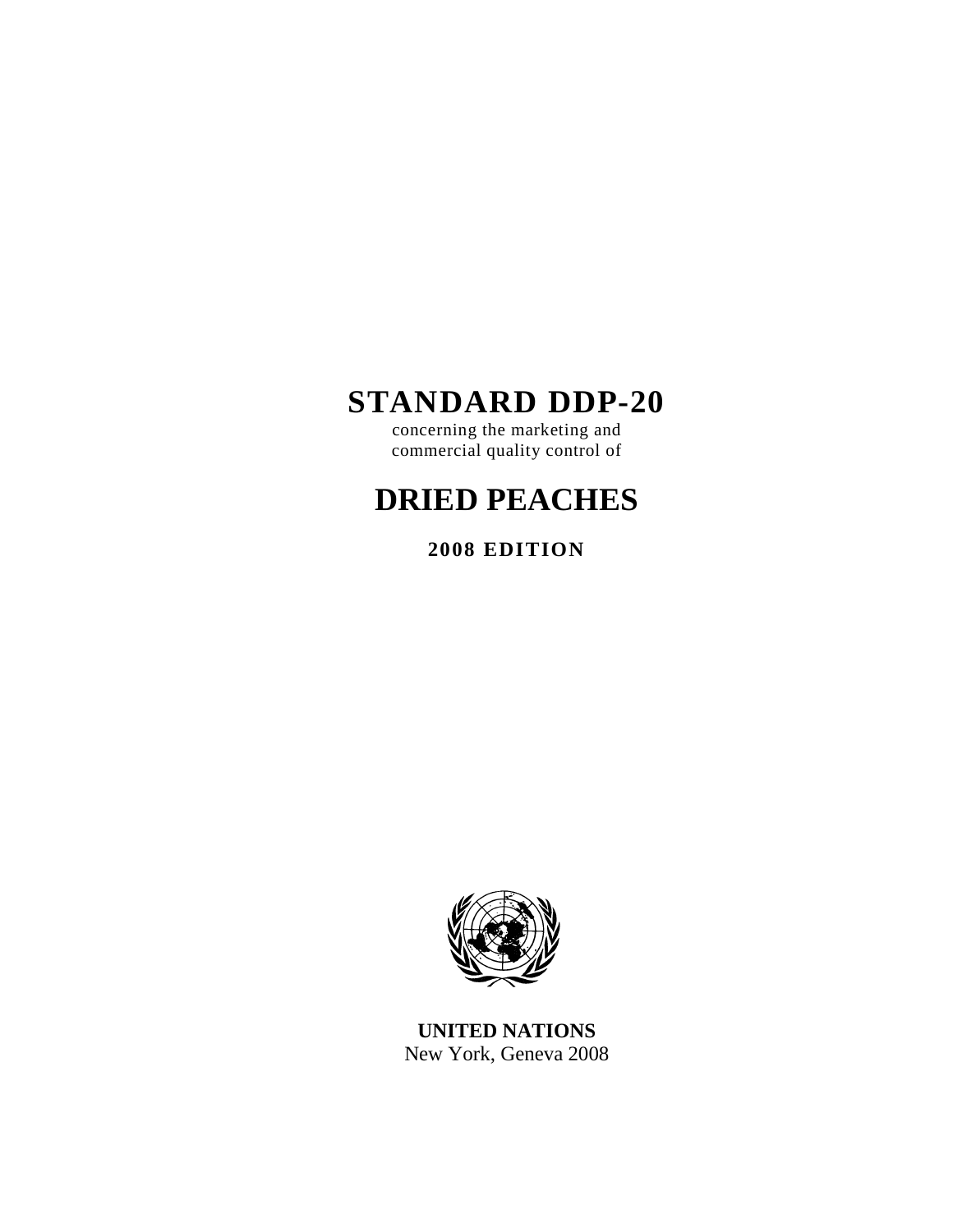#### **NOTE**

#### **Working Party on Agricultural Quality Standards**

The commercial quality standards developed by the United Nations Economic Commission for Europe (UNECE) Working Party on Agricultural Quality Standards help facilitate international trade, encourage high-quality production, improve profitability and protect consumer interests. United Nations standards are used by Governments, producers, traders, importers and exporters, and other international organizations. They cover a wide range of agricultural products, including fresh fruit and vegetables, dry and dried produce, seed potatoes, meat, cut flowers, eggs and egg products.

Any member of the United Nations can participate, on an equal footing, in the activities of the Working Party. For more information on agricultural standards, please visit our website <www.unece.org/trade/agr>.

The present new Standard for Dried Peaches is based on document ECE/TRADE/C/WP.7/2008/14, adopted by the Working Party at its sixty-fourth session.

The designations employed and the presentation of the material in this publication do not imply the expression of any opinion whatsoever on the part of the United Nations Secretariat concerning the legal status of any country, territory, city or area or of its authorities, or concerning the delimitation of its frontiers or boundaries. Mention of company names or commercial products does not imply endorsement by the United Nations.

All material may be freely quoted or reprinted, but acknowledgement is requested.

Please contact the following address with any comments or enquiries:

Agricultural Standards Unit Trade and Timber Division United Nations Economic Commission for Europe Palais des Nations Geneva 10, CH-1211, Switzerland Tel: +41 22 917 1366 Fax: +41 22 917 0629 e-mail: agristandards@unece.org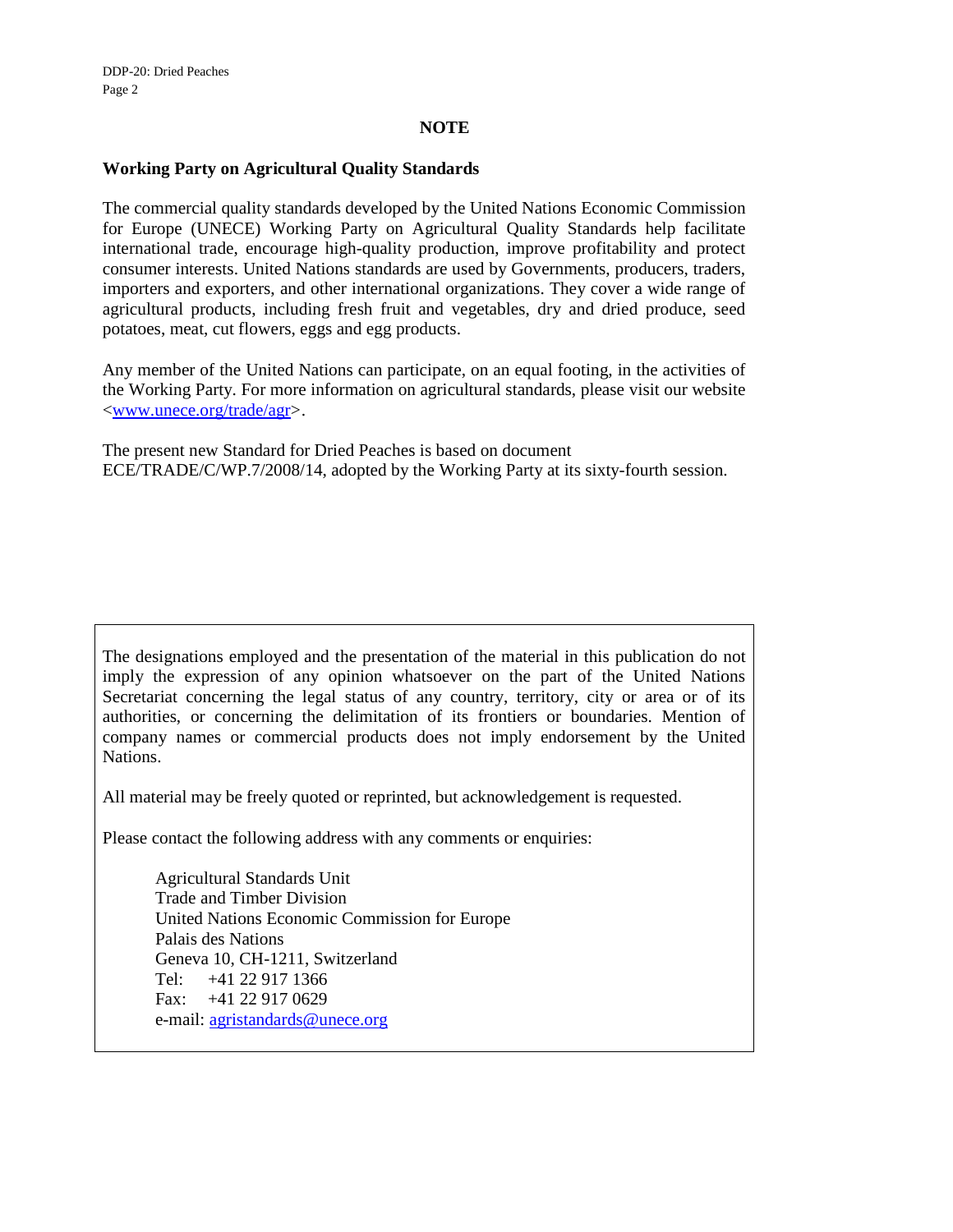#### **STANDARD DDP-20 concerning the marketing and commercial quality control of**

#### **DRIED PEACHES**

# **I. DEFINITION OF PRODUCE**

This standard applies to dried and re-hydrated peaches of varieties (cultivars) grown from *Prunus persica* Sieb. and Zucc., intended for direct consumption or for food when intended to be mixed with other products for direct consumption without further processing. This standard does not apply to dried peaches that are processed by sugaring, flavoring, or for industrial processing.

Dried peaches may be presented in:

- Wholes (pitted)
- Halves (pitted peaches cut longitudinally into two equal parts before drying)
- Slices (predominantly parallel-cut strips of irregular size and thickness)
- Slabs (pieces of pitted sound peaches of irregular shape, size and thickness)

#### **II. PROVISIONS CONCERNING QUALITY**

The purpose of the standard is to define the quality requirements of dried peaches at the exportcontrol stage, after preparation and packaging.

However, if applied at stages following export, the holder shall be responsible for observing the requirements of the standard. The holder/seller of products not in conformity with this standard may not display such products or offer them for sale, or deliver or market them in any other manner.

#### **A. Minimum requirements <sup>1</sup>**

In all classes, subject to the special provisions for each class and the tolerances allowed, the dried peaches must display the following characteristics:

- intact (only for wholes and halves); however, edges that are slightly torn, slight superficial damage and slight scratches are not considered as a defect
- sound; produce affected by rotting or deterioration such as to make it unfit for human consumption is excluded
- clean; practically free of any visible foreign matter

 $\overline{a}$ 1 Definitions of terms and defects are listed in annex III of the Standard Layout – Recommended terms and definition of defects for standards of dry (Inshell Nuts and Nut Kernels) and dried produce <http://www.unece.org/trade/agr/standard/dry/StandardLayout/StandardLayoutDDP\_e.pdf>.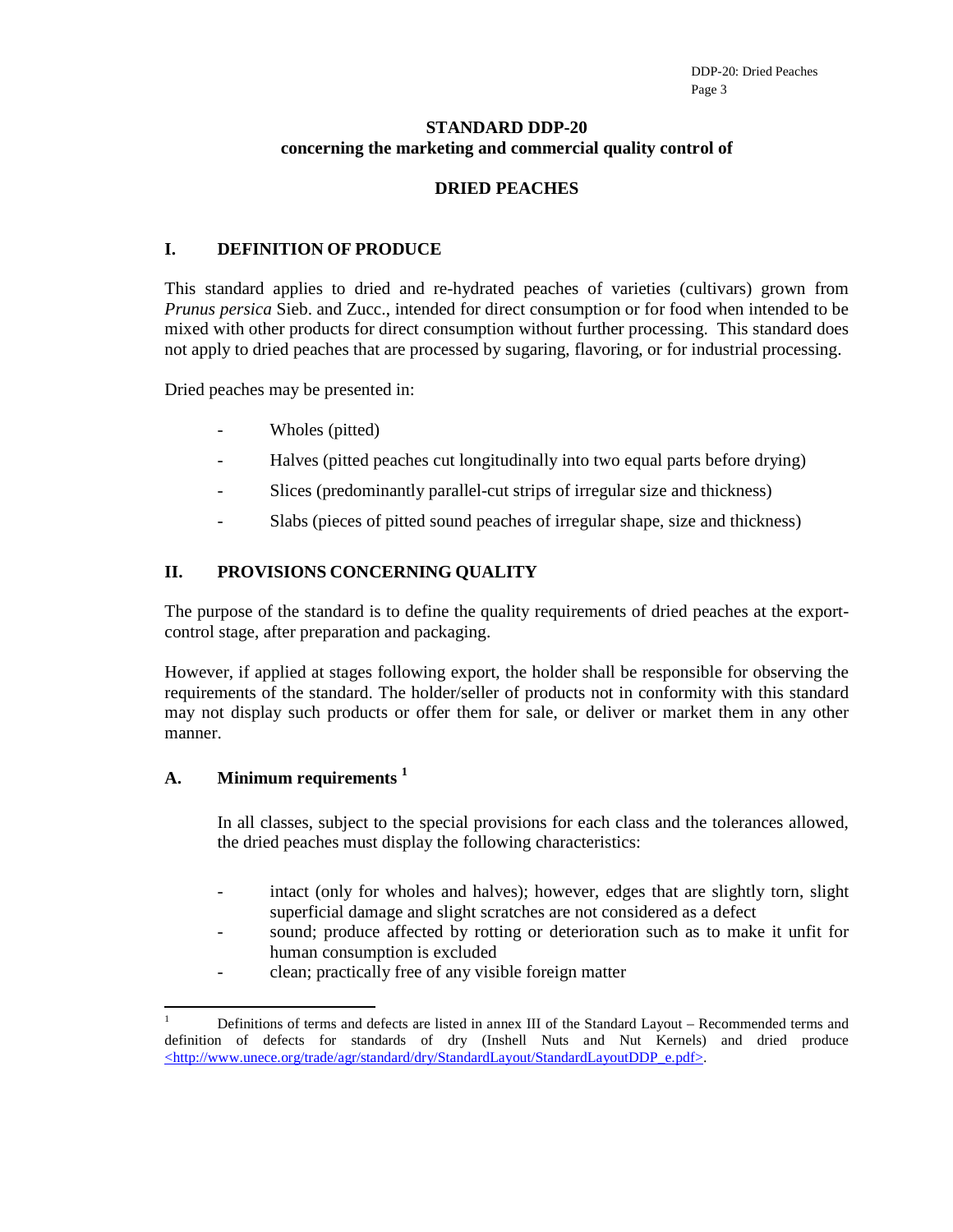- sufficiently developed
- free from living pests whatever their stage of development
- free from damage caused by pests, including the presence of dead insects and/or mites, their debris or excreta
- free from blemishes, areas of discolouration or spread stains in pronounced contrast with the rest of the produce affecting in aggregate more than 5 per cent of the surface of the produce
- free from mould filaments visible to the naked eye
- free of fermentation
- free of abnormal external moisture
- free of foreign smell and/or taste, except for a taste of sodium chloride and a slight smell of preservatives/additives $^2$ .

The condition of the dried peaches must be such as to enable them:

- to withstand transportation and handling
- to arrive in satisfactory condition at the place of destination.

## **B. Moisture content <sup>3</sup>**

The untreated dried peaches shall have a moisture content not exceeding 20.0 per cent.

The dried peaches treated with preservatives or preserved by other means (e.g. pasteurization) may have moisture content between 20.0 and 37.0 per cent.

#### **C. Classification**

In accordance with the defects allowed in section "IV. Provisions concerning tolerances", dried peaches are classified into the following classes:

"Extra" Class, Class I, Class II

The defects allowed must not affect the general appearance of the produce as regards quality, keeping quality and presentation in the package.

 $\sqrt{2}$ A slight smell of sulphur dioxide  $(SO<sub>2</sub>)$  is not considered as "abnormal". Preservatives may be used in accordance with the legislation of the importing country. Dried peaches may be sulphured in order to retain their original colour.

<sup>3</sup> The moisture content is determined by one of the methods given in annex I of the Standard Layout – Determination of the moisture content for dried produce

<sup>&</sup>lt;http://www.unece.org/trade/agr/standard/dry/StandardLayout/StandardLayoutDDP\_e.pdf>. The laboratory reference method shall be used in cases of dispute.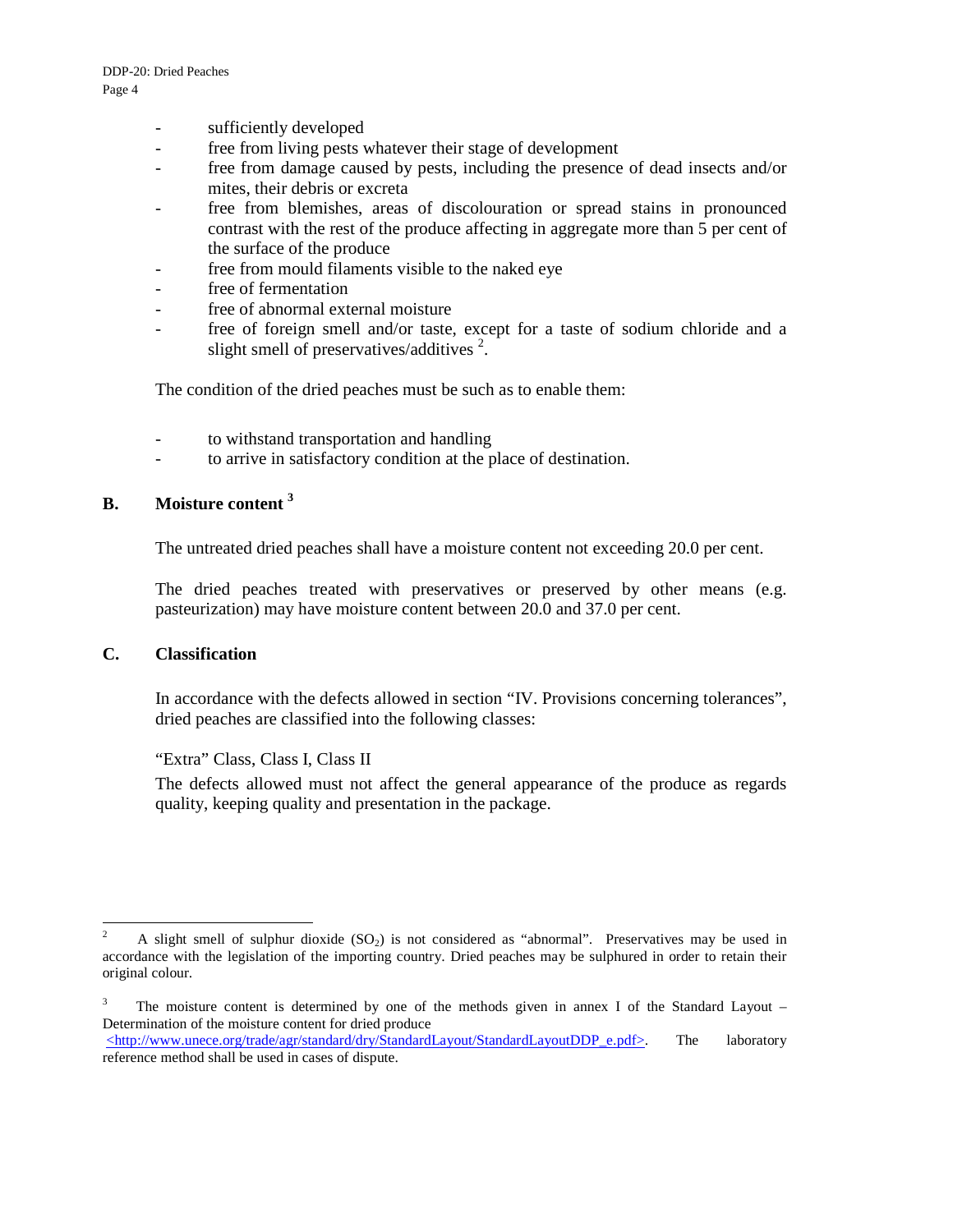# **III. PROVISIONS CONCERNING SIZING**

Sizing of dried peaches is optional in all classes. However, when sized, size is determined by:

- Diameter: the maximum diameter of the dried fruit
- Count: the number of pieces (halves) of dried fruit per 1000g or per pound  $(453.5 g)$ .

# **IV. PROVISIONS CONCERNING TOLERANCES**

Tolerances in respect of quality and size shall be allowed in each lot for produce not satisfying the minimum requirements of the class indicated.

|                                                                                                           | <b>Tolerances allowed</b>                                                |                |                             |
|-----------------------------------------------------------------------------------------------------------|--------------------------------------------------------------------------|----------------|-----------------------------|
| Defects allowed <sup>4</sup>                                                                              | percentage of defective dried<br>peaches by count or weight <sup>5</sup> |                |                             |
|                                                                                                           | <b>Extra</b>                                                             | <b>Class I</b> | <b>Class II</b>             |
| Tolerances for dried peaches not satisfying the<br>(a)<br>minimum requirements,<br>of which no more than: | 10                                                                       | 15             | 20                          |
| Fermented or damaged by pests, rotting or mouldy, of<br>which                                             | 2                                                                        | 3              | 5                           |
| Mouldy <sup>6</sup> :                                                                                     | 1                                                                        | 1              | $\mathcal{D}_{\mathcal{L}}$ |
| Blemishes, discoloration and /or dirty fruits                                                             | 3                                                                        | 5              | 10                          |
| Mechanical injuries, scars and calluses                                                                   | 3                                                                        | 5              | 8                           |
| Substantial defects in texture and heat injury                                                            | 2                                                                        | 3              | 5                           |
| Living pests                                                                                              | $\Omega$                                                                 | $\Omega$       | $\Omega$                    |
| (b) Size tolerances                                                                                       |                                                                          |                |                             |
| For produce not conforming to the size indicated, if sized                                                |                                                                          |                |                             |
| When sizing by count (the number of units per<br>kilogram/pound), a tolerance for counts above or below   | $\overline{2}$                                                           | $\overline{2}$ | 2                           |

#### **A. Quality tolerances**

6

Reservation from Poland requesting 0.5 per cent tolerance for mould in all classes.

 $\frac{1}{4}$  Standard definitions of the defects are listed in the annex III of the Standard Layout for Dry and Dried Produce.

<sup>5</sup> A minimum sample unit of one kilogramme is required for the test.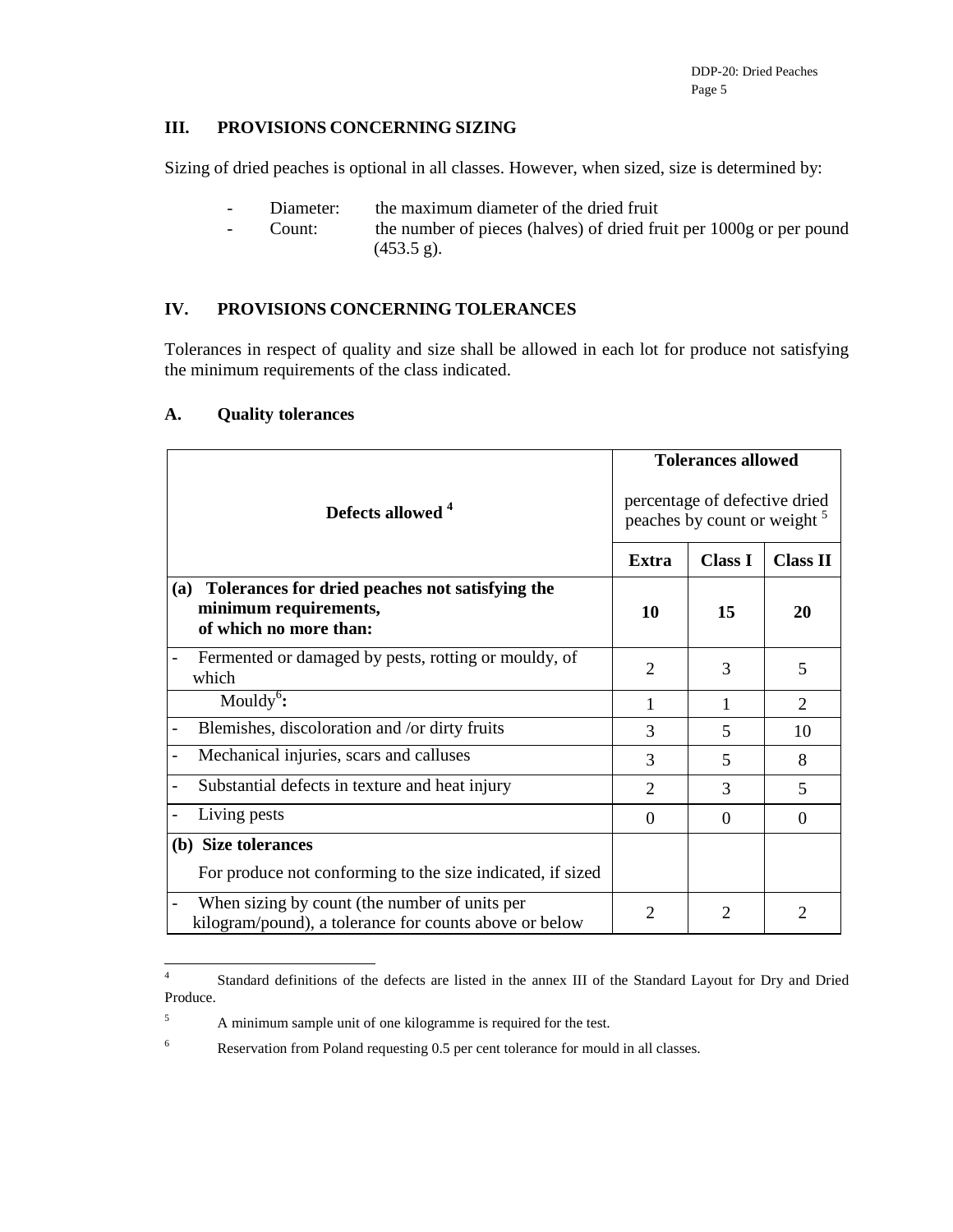|                                                                                                                                        |                                                                          | <b>Tolerances allowed</b>   |                 |  |
|----------------------------------------------------------------------------------------------------------------------------------------|--------------------------------------------------------------------------|-----------------------------|-----------------|--|
| Defects allowed <sup>4</sup>                                                                                                           | percentage of defective dried<br>peaches by count or weight <sup>5</sup> |                             |                 |  |
|                                                                                                                                        | <b>Extra</b>                                                             | <b>Class I</b>              | <b>Class II</b> |  |
| the specified range or screen is allowed                                                                                               |                                                                          |                             |                 |  |
| When sizing by diameter of the units, a tolerance, by<br>count, for units not conforming to the indicated size or<br>screen is allowed | 10                                                                       | 10                          | 10              |  |
| <b>Tolerance for other defects</b><br>(c)                                                                                              |                                                                          |                             |                 |  |
| Presence of halves, slices or slabs among wholes                                                                                       |                                                                          | $\mathcal{D}_{\mathcal{L}}$ | 3               |  |
| Presence of wholes, slices or slabs among halves                                                                                       |                                                                          | $\mathfrak{D}$              | 3               |  |
| Foreign matter and extraneous vegetable material                                                                                       | 0.5                                                                      | 0.5                         | 0.5             |  |
| Presence of whole pits within whole dried peaches                                                                                      | 0.25                                                                     | 0.5                         | 0.75            |  |
| Presence of pit fragments among halves and pieces                                                                                      | 1                                                                        | 3                           | 5               |  |
| Dried peaches belonging to varieties or commercial types<br>other than that indicated                                                  | 10                                                                       | 10                          | 10              |  |

# **V. PROVISIONS CONCERNING PRESENTATION**

# **A. Uniformity**

The contents of each package must be uniform and contain only dried peaches of the same origin, quality and size (if sized). In "Extra" Class, dried peaches must be similar in shape and appearance, with a distinct uniform colour.<sup>7</sup> In Class I, dried peaches must be reasonable uniform in colour. $7$ 

The visible part of the contents of the package must be representative of its entire contents.

# **B. Packaging**

Dried peaches must be packed in such a way as to protect the produce properly.

The materials used inside the package must be clean and of a quality such as to avoid causing any external or internal damage to the produce. The use of materials, particularly of paper or stamps bearing trade specifications, is allowed, provided the printing or labelling has been done with non toxic ink or glue.

<sup>-&</sup>lt;br>7 For "Extra" Class, a maximum range of three consecutive colours is allowed, and for Class I a maximum range of five consecutive colours is allowed.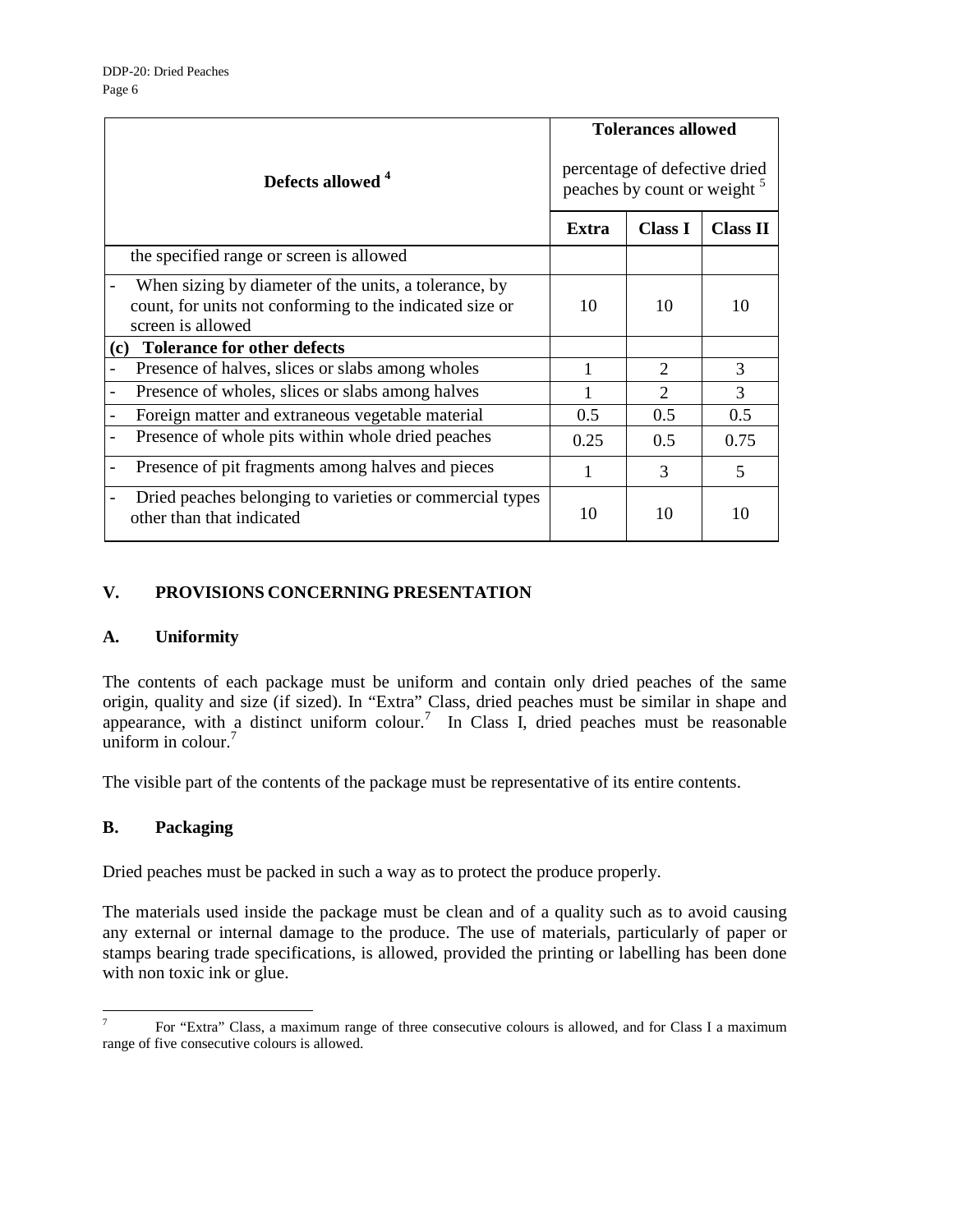Packages must be free of all foreign matter in accordance with the table of tolerances in section "IV. Provisions concerning tolerances".

#### **C. Presentation**

Dried peaches must be presented in bags or solid containers. All sales packages within each package must be of the same weight.

#### **VI. PROVISIONS CONCERNING MARKING**

Each package<sup>8</sup> must bear the following particulars in letters grouped on the same side, legibly and indelibly marked and visible from the outside:

#### **A. Identification**

Packer and/or Dispatcher: Name and physical address (e.g. street/city/region/postal code and, if different from the country of origin, the country) or a code mark officially recognized by the national authority<sup>9</sup>.

#### **B. Nature of produce**

- "Dried peaches", together with the specification "wholes", "halves", "slices" or "slabs"
- "Re-hydrated" or equivalent denomination, if applicable
- Name of the variety and/or commercial type (optional).

#### **C. Origin of produce**

- country of origin and, optionally, district where grown or national, regional or local place name.

#### **D. Commercial specifications**

- − class
- − size (if sized); expressed in accordance with section III

 $\overline{a}$ 8 Package units of produce prepacked for direct sale to the consumer shall not be subject to these marking provisions, but shall conform to national requirements. However, the markings referred to shall in any event be shown on the transport packaging containing such package units.

<sup>9</sup> The national legislation of a number of countries requires the explicit declaration of the name and address. However, in cases where a code mark is used, the reference "packer and/or dispatcher" (or equivalent abbreviations) must be indicated in close connection with the code mark, and the code mark should be preceded with the ISO 3166 alpha country code of the recognizing country, if not the country of origin.